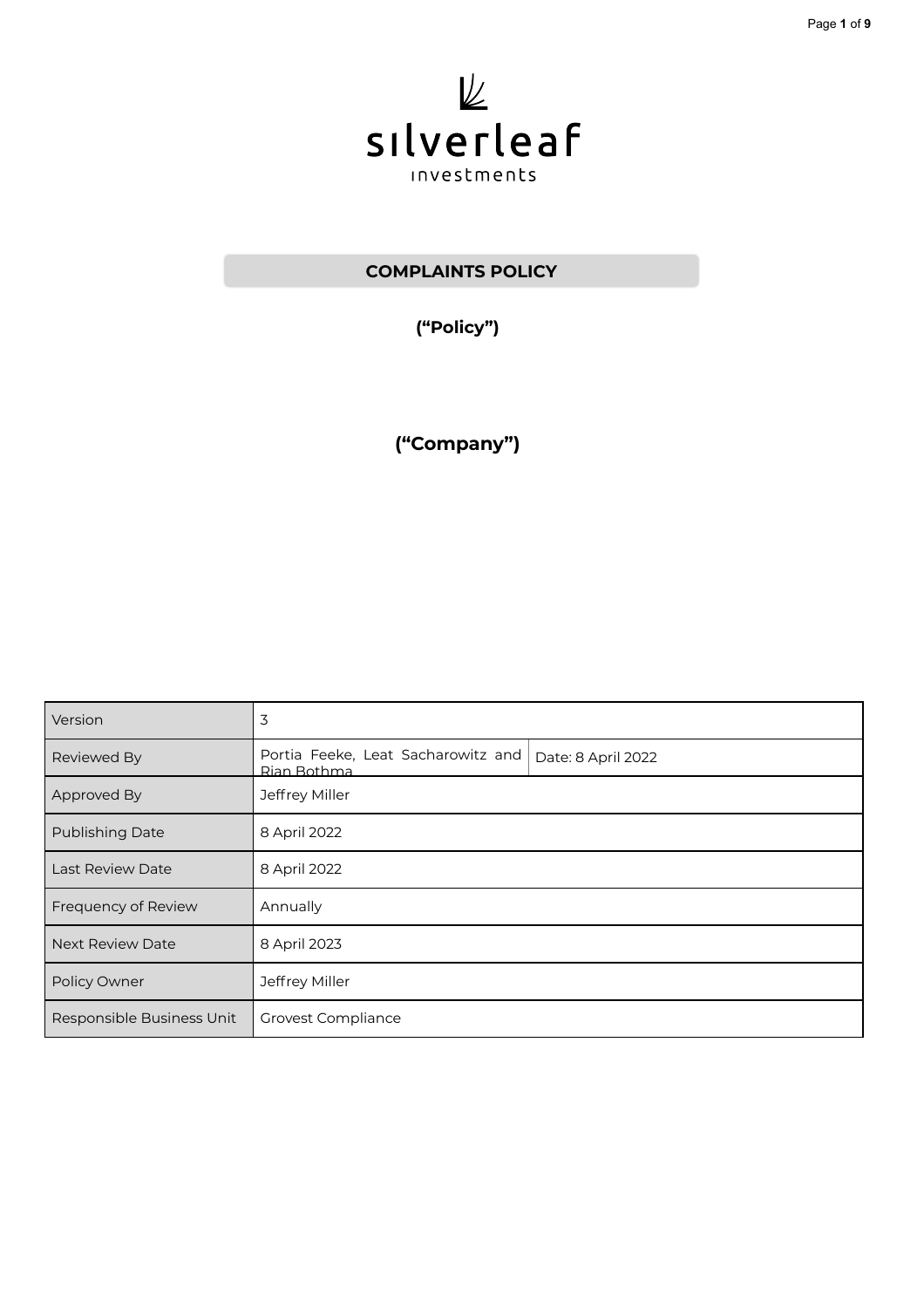# **TABLE OF CONTENTS**

| 1. |  |
|----|--|
|    |  |
|    |  |
|    |  |
|    |  |
|    |  |
|    |  |
|    |  |
|    |  |
|    |  |
|    |  |
| 2. |  |
| 3. |  |
| 4. |  |
| 5. |  |
| 6. |  |
| 7. |  |
| 8. |  |
| 9. |  |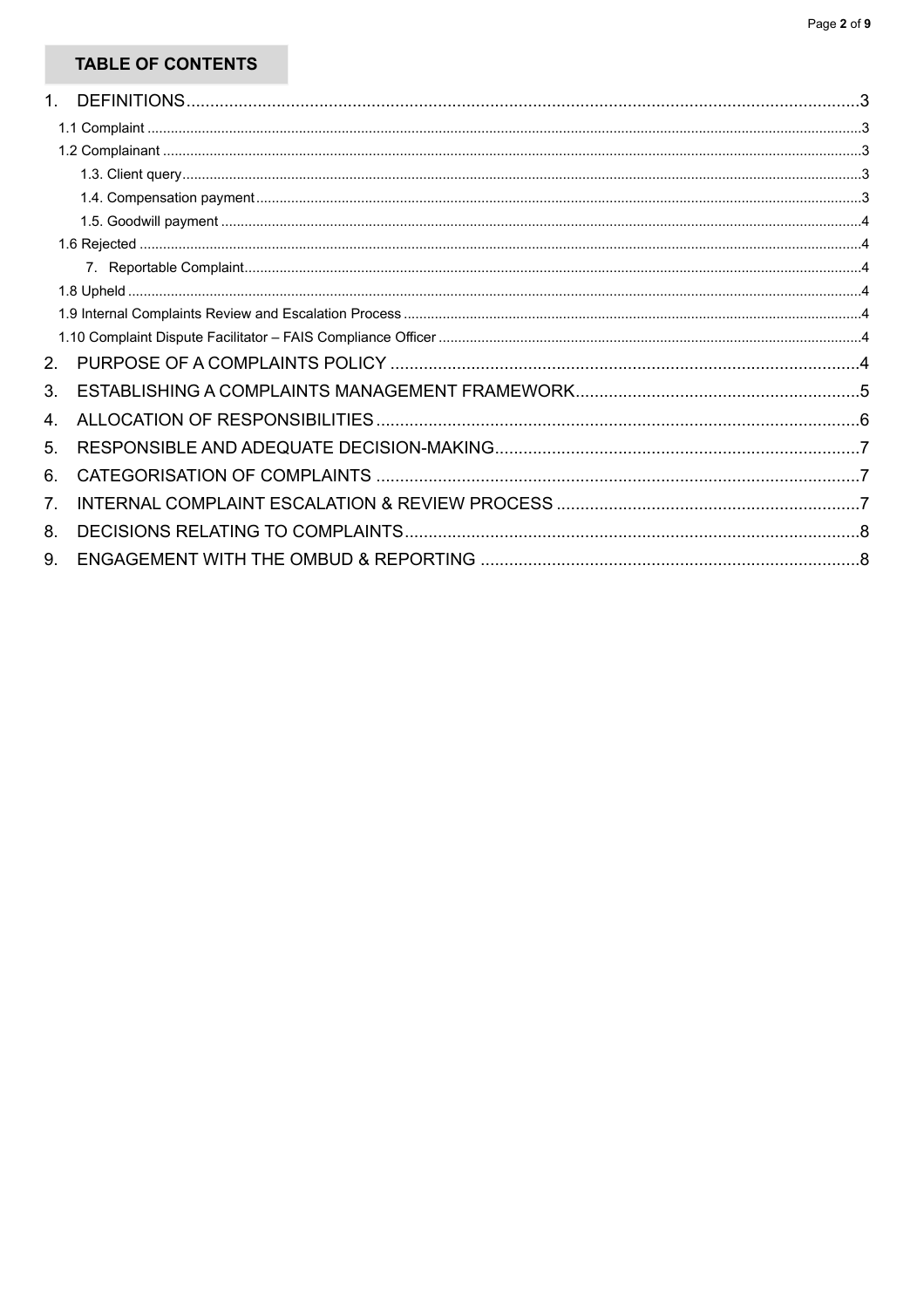#### Page **3** of **9**

#### <span id="page-2-0"></span>**1. DEFINITIONS**

#### <span id="page-2-1"></span>**1.1 Complaint**

Complaint means an expression of dissatisfaction by a person to a provider or, to the knowledge of the provider, to the provider's service supplier relating to a financial service provided or offered by that provider which indicates or alleges, regardless of whether such an expression of dissatisfaction is submitted together with or in relation to a client query, that -

- (a) the provider or its service supplier has contravened or failed to comply with an agreement, a law, a rule, or a code of conduct which is binding on the provider or to which it subscribes;
- (b) the provider or its service supplier's maladministration or wilful or negligent action or failure to act, has caused the person harm, prejudice, distress or substantial inconvenience; or
- (c) the provider or its service supplier has treated the person unfairly;

#### <span id="page-2-2"></span>**1.2 Complainant**

Complainant means a person who submits a complaint and includes a -

- (a) client/shareholder;
- (b) person nominated as the person in respect of whom a product and/or service supplier should meet financial product and/or financial service benefits or that persons' successor in title;

(c) person that pays a premium or an investment amount in respect of a financial product and/or financial service;

(d) any person whose dissatisfaction relates to the approach, solicitation marketing or advertising material or an advertisement in respect of a financial product, financial service, or related service of the provider, who has a direct interest in the agreement, financial product or financial service to which the complaint relates, or a person acting on behalf of a person referred to in (a) to (f);

#### <span id="page-2-3"></span>**1.3. Client query**

Client query means a request to the provider or the provider's service supplier by or on behalf of a client, for information regarding the provider's financial product and/or financial services or related processes, or to carry out a transaction or action in relation to any such product and/or service.

#### <span id="page-2-4"></span>**1.4. Compensation payment**

**Compensation payment** means a payment, whether in monetary form or in the form of a benefit or service, by or on behalf of a provider to a complainant to compensate the complainant for a proven or estimated financial loss incurred as a result of the provider's contravention, non-compliance, action, failure to act, or unfair treatment forming the basis of the complaint, where the provider accepts liability for having caused the loss concerned, but excludes any -

(a) goodwill payment;

(b) payment contractually due to the complainant in terms of the financial product or financial service concerned; or

(c) refund of an amount paid by or on behalf of the complainant to the provider where such payment was not contractually due;

and includes any interest on late payment of any amount referred to in (b) or (c);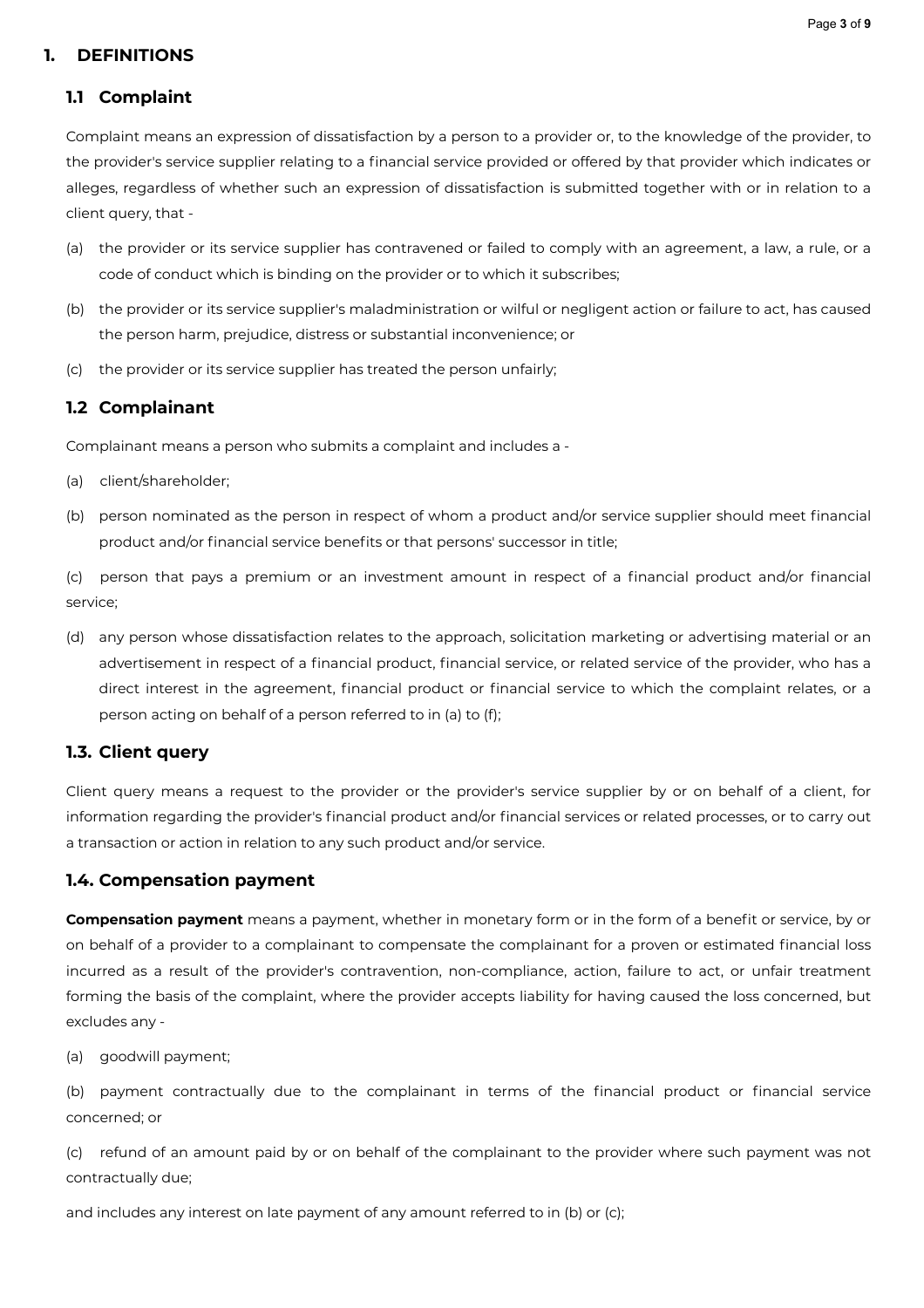#### <span id="page-3-0"></span>**1.5. Goodwill payment**

Goodwill payment means a payment, whether in monetary form or in the form of a benefit or service, by or on behalf of a provider to a complainant as an expression of goodwill aimed at resolving a complaint, where the provider does not accept liability for any financial loss to the complainant as a result of the matter complained about.

### <span id="page-3-1"></span>**1.6 Rejected**

Rejected in relation to a complaint means that a complaint has not been upheld and the provider regards the complaint as finalised after advising the complainant that it does not intend to take any further action to resolve the complaint and includes complaints regarded by the provider as unjustified or invalid, or where the complainant does not accept or respond to the provider's proposals to resolve the complaint.

## <span id="page-3-2"></span>**7. Reportable Complaint**

Reportable complaint means any complaint other than a complaint that has been -

- (a) upheld immediately by the person who initially received the complaint;
- (b) upheld within the provider's ordinary processes for handling client queries in relation to the type of financial product or financial service complained about, provided that such process does not take more than five business days from the date the complaint is received; or
- (c) submitted to or brought to the attention of the provider in such a manner that the provider does not have a reasonable opportunity to record such details of the complaint as may be prescribed in relation to reportable complaints.

#### <span id="page-3-3"></span>**1.8 Upheld**

Upheld means that a complaint has been finalised wholly or partially in favour of the complainant and that--

- (a) the complainant has explicitly accepted that the matter is fully resolved; or
- (b) it is reasonable for the provider to assume that the complainant has so accepted; and
- (c) all undertakings made by the provider to resolve the complaint have been met or the complainant has explicitly indicated its satisfaction with any arrangements to ensure such undertakings will be met by the provider within a time acceptable to the complainant.

#### <span id="page-3-4"></span>**1.9 Internal Complaints Review and Escalation Process**

Internal Complaints Review and Escalation Process means the system and procedures established and maintained by the Company in accordance with the General Code of Conduct for the resolution of reportable complaints lodged against its FSP by complainants.

#### <span id="page-3-5"></span>**1.10 Complaint Dispute Facilitator – FAIS Compliance Officer**

Complaint Dispute Facilitator refers to an impartial external FAIS Compliance Officer, senior functionary within the provider, or who has been appointed by the provider, to manage the internal complaints escalation and review process.

#### <span id="page-3-6"></span>**2. PURPOSE OF A COMPLAINTS POLICY**

In terms of section 17(1)(a) of the General Code of Conduct for Authorised Financial Services Providers and Representatives ("the General Code of Conduct") a provider must establish, maintain and operate an adequate and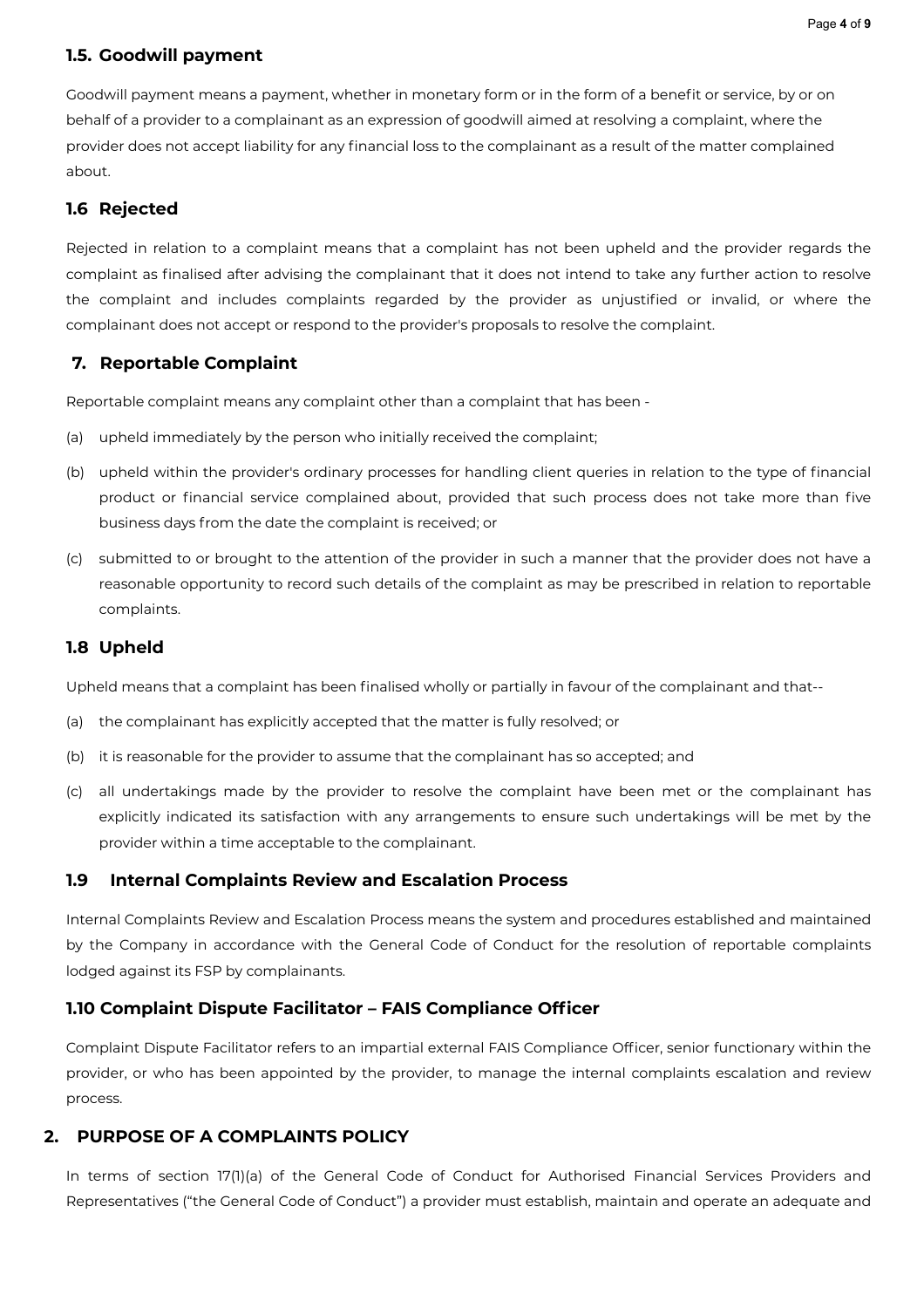effective complaints management framework, in order to ensure the effective resolution of complaints and the fair treatment of complainants.

The complaints management framework must be based on the following outcomes:

- **EXECT** Is proportionate to the nature, scale and complexity of the provider's business and risks;
- **EXECT:** Is appropriate for the business model, policies, services, and clients of the provider;
- Enables complaints to be considered after taking reasonable steps to gather and investigate all relevant and appropriate information and circumstances, with due regard to the fair treatment of complainants;
- Does not impose unreasonable barriers to complainants; and
- Must address and provide for the matters as contained in Part XI of the General Code of Conduct.

To achieve the abovementioned outcomes, the Company has adopted this Policy which outlines the Company's commitment towards the fair, transparent and effective resolution of complaints. The Company will also ensure that the Complaints Management Framework is regularly reviewed to ensure the effectiveness of same.

#### <span id="page-4-0"></span>**3. ESTABLISHING A COMPLAINTS MANAGEMENT FRAMEWORK**

The Company is committed towards rendering financial services with the proper due skill, care and diligence and in the best interests of its clients.

Despite the company's high service standards there may be instances where a client nevertheless prefers to submit a formal complaint against the Company. In such instances the Company will follow the complaints management framework as outlined below.

The Company is committed towards a transparent and accessible complaints resolution process that is fair to all parties involved. To achieve these outcomes, the Company undertakes as follows:

- The Company's complaints management framework incorporates the following features, which the Company is committed to enforcing at all times:
	- Relevant objectives, key principles and the proper allocation of responsibilities for dealing with complaints across the business of the Company;
	- Appropriate performance standards and remuneration and reward strategies (internally and where any functions are outsourced) in order for complaints management to ensure objectivity;
	- · Documented procedures for the appropriate management and categorisation of complaints which include expected timeframes and provides for circumstances under which these timeframes may be extended;
	- Documented procedures which clearly define the escalation, decision-making, monitoring, oversight and review processes within the complaint's management framework;
	- Appropriate complaint record keeping, monitoring and analysis of complaints, and reporting to executive management, the board of directors and any relevant committee of the board on –
		- · Identified risks, trends and action taken in response thereto; and
		- The effectiveness and outcomes of the complaint's management framework.
- **•** Appropriate communication with complainants and persons representing complainants on the complaints and the complaints processes and procedures;
- **EXP** Appropriate engagement between the Company and the relevant Ombud;
- Compliance with requirements for reporting to the Regulator and public reporting in accordance with part XI of the General Code of Conduct.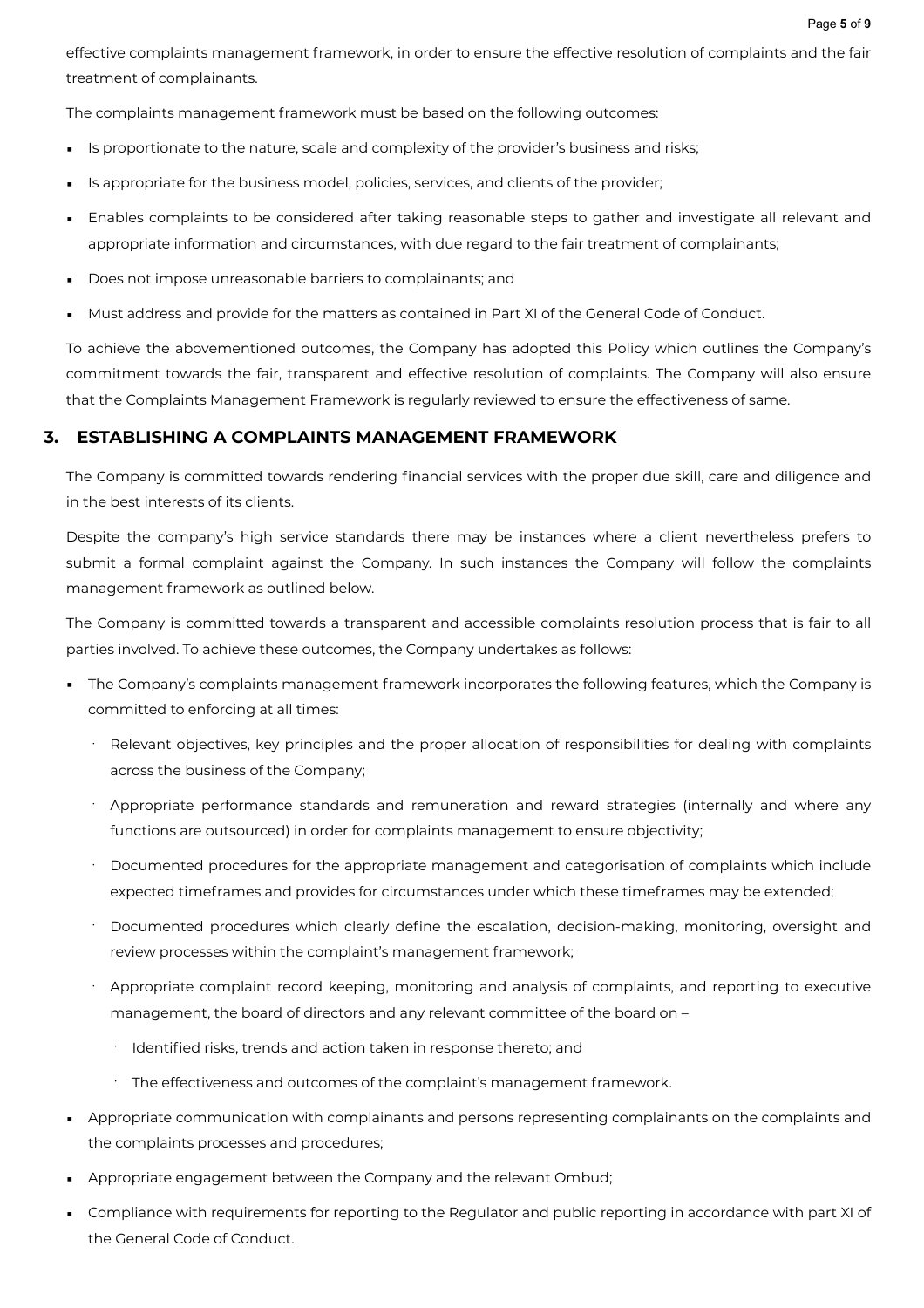- A process for managing complaints relating to the Company's representatives and service suppliers, insofar as such complaints relate to services provided in connection with the Company's financial products, financial services or related services, which process will:
	- Enable the Company to reasonably satisfy itself that the representative or service supplier has adequate complaints management processes in place to ensure the fair treatment of complainants;
	- · Provide for the monitoring and analysis by the Company of aggregated complaints data in relation to the complaints received by its representatives and service suppliers and their outcomes;
	- · Include effective referral processes between the Company and its representatives and service suppliers for handling and monitoring complaints that are submitted directly to either of them and require referral to the other for resolution; and
	- · Include processes to ensure that complainants are appropriately informed of the process being followed and the outcome of the complaint.
- **•** The Company will regularly monitor the complaints management framework.
- The Company will resolve client complaints by means of a practical resolution process that is managed effectively.
- The Company will train and empower all relevant employee members to facilitate and resolve complaints impartially.
- The Company will deal with complaints in a timely and fair manner, with each compliant receiving proper due consideration.
- The Company will take the necessary steps to investigate and respond promptly to a complainant.
- Where deemed necessary, the Company will appoint an independent mediator to resolve the complaint.
- Where the complaint is resolved in favour of the complainant, the Company will offer the appropriate level of redress to the complainant without delay.
- The Company will maintain a record of all complaints for a period of 5 years together with an indication of whether or not the complaint has been resolved.
- The Company will investigate, and where necessary, take appropriate action to avoid and prevent similar circumstances which gave rise to the complaint.
- The Company will ensure the recording of complaints and complaints-related information in an accurate, efficient and secure manner, and will establish and maintain appropriate processes for reporting of complaints related information to its board of directors.
- The Company is committed to ensuring that its complaints processes and procedures are transparent, visible, and accessible through channels that are appropriate to the Company's clients.

# <span id="page-5-0"></span>**4. ALLOCATION OF RESPONSIBILITIES**

- The board of directors of the Company is responsible for effective complaints management. In the absence of a board of directors, the key individual of the Company will be responsible.
- The board of directors and the key individual of the Company will therefore oversee and approve the effectiveness and implementation of the Company's complaints management framework.
- The internal complaint review and escalation process may be delegated to the FAIS Compliance Officer, and any queries relating to the process must be directed to same.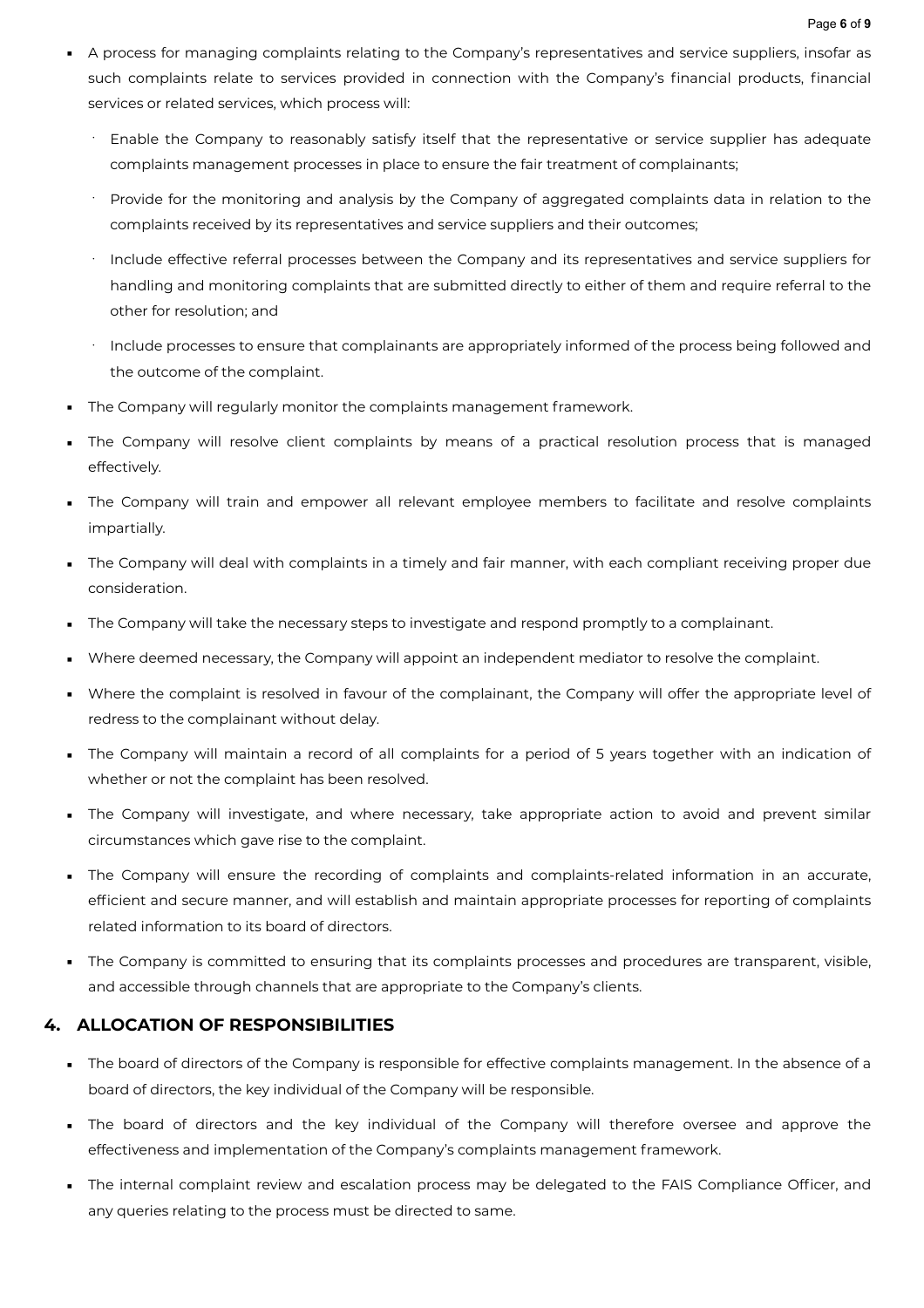#### <span id="page-6-0"></span>**5. RESPONSIBLE AND ADEQUATE DECISION-MAKING**

- Any person in the Company that is responsible for making decisions or recommendations in respect of complaints generally or a specific complaint must –
	- Be adequately trained;
	- Have an appropriate mix of experience, knowledge and skills in complaints handling, fair treatment of clients, the subject matter of the complaints concerned and relevant legal and regulatory matters;
	- Not be subject to a conflict of interest; and
	- Be adequately empowered to make impartial decisions or recommendations.

### <span id="page-6-1"></span>**6. CATEGORISATION OF COMPLAINTS**

- **The Company categorises reportable complaints in accordance with the following nine categories:** 
	- Complaints relating to the design of a financial product, the set-up of a financial service or related service, including the fees, premiums or other charges related to that financial product or financial service;
	- Complaints relating to information provided to clients;
	- Complaints relating to intermediary services (N/A to our current business);
	- · Complaints relating to financial product or financial service performance;
	- Complaints relating to service to clients, including complaints relating to premium or investment contribution collecting or lapsing of a financial product and/or financial service;
	- Complaints relating to financial product and/or financial service accessibility, changes or switches, including complaints relating to redemptions of investments;
	- · Complaints relating to complaints handling;
	- · Complaints relating to insurance risk claims, including non-payment of claims ((N/A to our current business); and
	- Other Complaints.
- Where the Company considers it necessary to add additional categories relevant to its financial products, financial services and / or client base, it will do so in order to support the effectiveness of the Company's complaints management framework, and by doing so enhancing improved outcomes and processes for its clients.
- The Company will categorise, record and report on reportable complains by identifying the category of complaint to which the complaint most closely relates and group complaints accordingly.

#### <span id="page-6-2"></span>**7. INTERNAL COMPLAINT ESCALATION & REVIEW PROCESS**

- **•** Through the adoption of this Policy, the Company establishes an appropriate internal complaints escalation and review process.
- The Company is committed to ensuring that the procedures within the complaints escalation and review process is not overly complicated and does not impose unduly burdensome paperwork or other administrative requirements on complainants.
- **The internal complaint escalation and review process -**
	- · follows a balanced approach, which bears in mind the legitimate interests of all parties involved, including the fair treatment of complainants;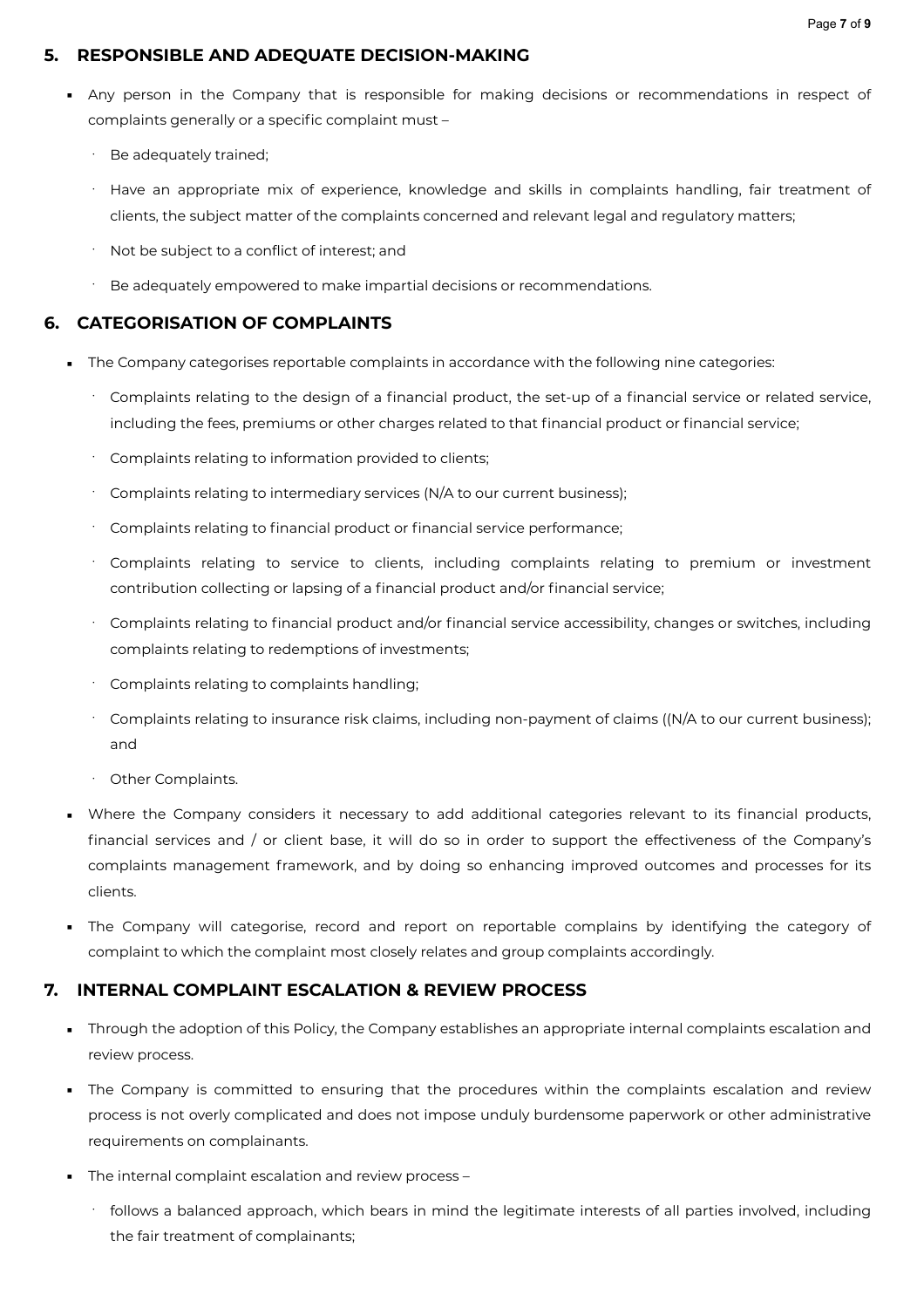- · provides for the internal escalation of complex or unusual complaints at the request of the initial complaint handler;
- · provides for complainants to escalate complaints not resolved to their satisfaction;
- as specified previously, is allocated to the FAIS Compliance Officer, who is an impartial, senior functionary within the Company, and is appointed by the Company to manage the internal escalation and review process.

# <span id="page-7-0"></span>**8. DECISIONS RELATING TO COMPLAINTS**

- **•** Where a complaint is upheld, any commitment by the Company to make a compensation payment, goodwill payment or to take any other action, must always be carried out without undue delay and within the agreed timeframes.
- Where a complaint is rejected, the Company will provide the complainant with clear and adequate reasons for the decision and will also inform the complainant of the Company's escalation or review process. The Company will also inform the complainant of any time limits relevant to the escalation or review process.
- . The Company will clearly and transparently communicate the availability and contact details of the relevant Ombud to complainants at the start of the relationship, and in relevant periodic communications. The Company will also display and make available information regarding the relevant Ombud on its premises and website.

# <span id="page-7-1"></span>**9. ENGAGEMENT WITH THE OMBUD & REPORTING**

- The Company is committed to transparent engagement with any relevant Ombud in relation to its complaints.
- **•** Considering the above, the Company will monitor determinations, publications and guidance issued by any relevant Ombud with a view to identifying failings or risks in the Company's policies, services, or practices
- **•** The Company will maintain open and honest communication and co-operation between itself and any Ombud with which it deals.
- The Company is also committed to resolving a complaint before a final determination or ruling is made by an Ombud, or through the Company's internal escalation process, without impeding or unduly delaying a complainant's access to an Ombud.
- **The Company will ensure that it has the appropriate processes in place to ensure compliance with any** prescribed requirements for reporting complaints related information to any designated authority, or to the public as may be required by the Regulator.

| Compliance Officer   | Key Individual   | COO                |
|----------------------|------------------|--------------------|
| Portia Feeke         | Jeffrey Miller   | Rian Bothma        |
| $(011)$ 262-6433     | $(011)$ 262-6433 | $(011)$ 262-6433   |
| portia@grovest.co.za | ki@grovest.co.za | rian@grovest.co.za |